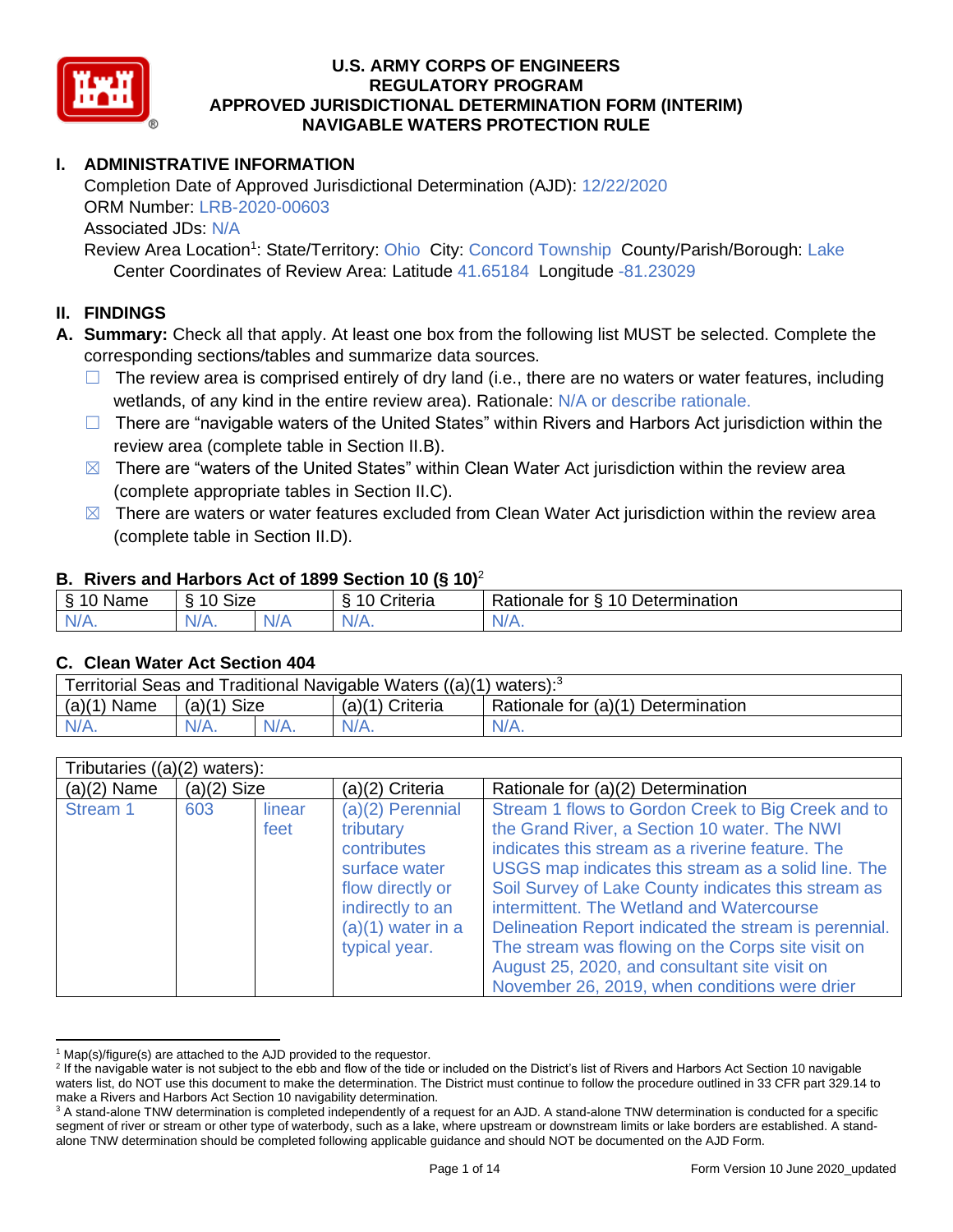

| Tributaries $((a)(2)$ waters): |               |         |                   |                                                                                      |  |  |
|--------------------------------|---------------|---------|-------------------|--------------------------------------------------------------------------------------|--|--|
| $(a)(2)$ Name                  | $(a)(2)$ Size |         | $(a)(2)$ Criteria | Rationale for (a)(2) Determination                                                   |  |  |
|                                |               |         |                   | than normal for both site visits as per the Antecedent<br><b>Precipitation Tool.</b> |  |  |
| $N/A$ .                        | $N/A$ .       | $N/A$ . | $N/A$ .           | N/A                                                                                  |  |  |
| $N/A$ .                        | N/A.          | $N/A$ . | $N/A$ .           | N/A                                                                                  |  |  |

| Lakes and ponds, and impoundments of jurisdictional waters $((a)(3)$ waters): |               |  |                   |                                    |  |
|-------------------------------------------------------------------------------|---------------|--|-------------------|------------------------------------|--|
| $(a)(3)$ Name                                                                 | $(a)(3)$ Size |  | $(a)(3)$ Criteria | Rationale for (a)(3) Determination |  |
| $N/A$ .                                                                       | $N/A$ .       |  | $N/A$ .           | $N/A$ .                            |  |

| Adjacent wetlands $((a)(4)$ waters): |               |                  |                                                            |                                    |  |  |
|--------------------------------------|---------------|------------------|------------------------------------------------------------|------------------------------------|--|--|
| $(a)(4)$ Name                        | $(a)(4)$ Size |                  | (a)(4) Criteria                                            | Rationale for (a)(4) Determination |  |  |
| <b>Wetland B</b>                     | 0.052         | $\text{acre}(s)$ | $(a)(4)$ Wetland<br>abuts an $(a)(1)$ -<br>$(a)(3)$ water. | Wetland B abuts Stream 1.          |  |  |
| $N/A$ .                              | N/A.          | $N/A$ .          | $N/A$ .                                                    | $N/A$ .                            |  |  |
| $N/A$ .                              | $N/A$ .       | $N/A$ .          | $N/A$ .                                                    | $N/A$ .                            |  |  |
| $N/A$ .                              | $N/A$ .       | $N/A$ .          | $N/A$ .                                                    | $N/A$ .                            |  |  |
| $N/A$ .                              | $N/A$ .       | $N/A$ .          | $N/A$ .                                                    | $N/A$ .                            |  |  |
| $N/A$ .                              | $N/A$ .       | $N/A$ .          | $N/A$ .                                                    | $N/A$ .                            |  |  |
| $N/A$ .                              | $N/A$ .       | $N/A$ .          | $N/A$ .                                                    | $N/A$ .                            |  |  |
| $N/A$ .                              | $N/A$ .       | $N/A$ .          | $N/A$ .                                                    | $N/A$ .                            |  |  |

# **D. Excluded Waters or Features**

| Excluded waters $((b)(1) -$<br>$(12))$ : <sup>4</sup><br>(b) |                       |                |                                                                                                     |                                                                                                                                                                                                                                                                                                                                                                                                                                                                                                                                                                                                                                                                                                                                                                                                                                                    |  |  |  |
|--------------------------------------------------------------|-----------------------|----------------|-----------------------------------------------------------------------------------------------------|----------------------------------------------------------------------------------------------------------------------------------------------------------------------------------------------------------------------------------------------------------------------------------------------------------------------------------------------------------------------------------------------------------------------------------------------------------------------------------------------------------------------------------------------------------------------------------------------------------------------------------------------------------------------------------------------------------------------------------------------------------------------------------------------------------------------------------------------------|--|--|--|
| <b>Exclusion Name</b>                                        | <b>Exclusion Size</b> |                | Exclusion <sup>5</sup>                                                                              | Rationale for Exclusion Determination                                                                                                                                                                                                                                                                                                                                                                                                                                                                                                                                                                                                                                                                                                                                                                                                              |  |  |  |
| Stream 2                                                     | 36                    | linear<br>feet | $(b)(3)$ Ephemeral<br>feature, including<br>an ephemeral<br>stream, swale,<br>qully, rill, or pool. | This stream is ephemeral. Stream 2 contains<br>woody debris and leaf litter, and is straight with<br>mostly smaller substrate types of clay and muck,<br>and little aquatic habitat. The consultant<br>determined it to be ephemeral based on their<br>site visits on 11/26/2019, 12/6/2019, 12/8/2019,<br>12/9/2019, and 12/16/2019. Except for<br>11/26/2019, the Antecedent Precipitation Tool<br>Condition (APT) for all of these site visits was<br>normal. For the 11/26/2019 site visit the<br>condition was drier than normal. All consultant<br>site visits were in the Wet Season according to<br>the WebWIMP H2O Balance (WebWIMP) and in<br>a Moderate Wetness period according to the<br>Palmer Drought Severity Index (PDSI). On the<br>Corps site visit on August 25, 2020, the APT<br>condition was drier than normal, the WebWIMP |  |  |  |

<sup>4</sup> Some excluded waters, such as (b)(2) and (b)(4), may not be specifically identified on the AJD form unless a requestor specifically asks a Corps district to do so. Corps districts may, in case-by-case instances, choose to identify some or all of these waters within the review area.  $5$  Because of the broad nature of the (b)(1) exclusion and in an effort to collect data on specific types of waters that would be covered by the (b)(1)

exclusion, four sub-categories of (b)(1) exclusions were administratively created for the purposes of the AJD Form. These four sub-categories are not new exclusions, but are simply administrative distinctions and remain (b)(1) exclusions as defined by the NWPR.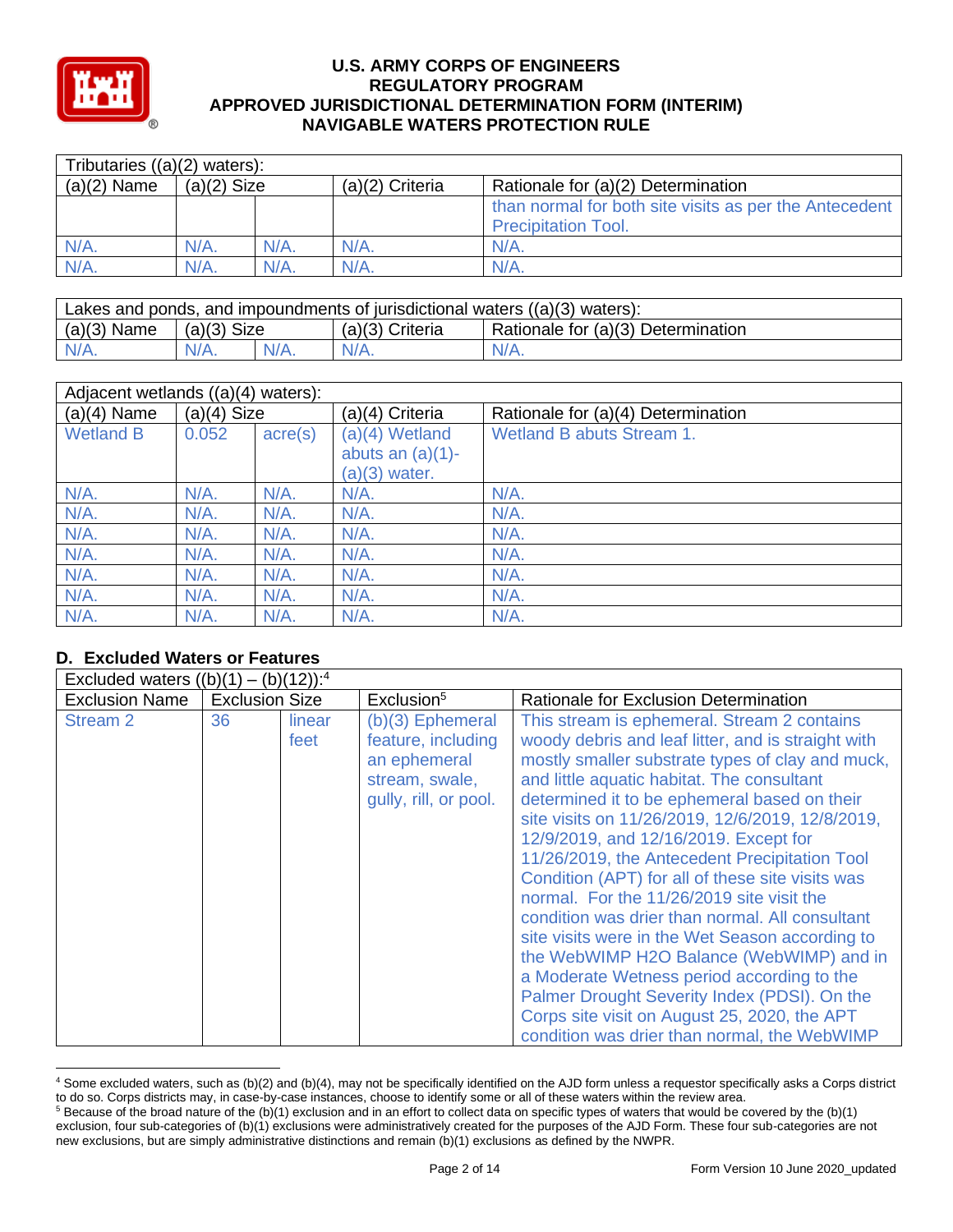

| Excluded waters $((b)(1) - (b)(12))$ : <sup>4</sup> |                       |                |                                                                                                                                                                                                   |                                                                                                                                                                                                                                                                                                                                                                                                                                                                                                                                                                                                                                                                                                                                                                                                                                                                                                                                                                                                                  |  |
|-----------------------------------------------------|-----------------------|----------------|---------------------------------------------------------------------------------------------------------------------------------------------------------------------------------------------------|------------------------------------------------------------------------------------------------------------------------------------------------------------------------------------------------------------------------------------------------------------------------------------------------------------------------------------------------------------------------------------------------------------------------------------------------------------------------------------------------------------------------------------------------------------------------------------------------------------------------------------------------------------------------------------------------------------------------------------------------------------------------------------------------------------------------------------------------------------------------------------------------------------------------------------------------------------------------------------------------------------------|--|
| <b>Exclusion Name</b>                               | <b>Exclusion Size</b> |                | Exclusion <sup>5</sup>                                                                                                                                                                            | Rationale for Exclusion Determination                                                                                                                                                                                                                                                                                                                                                                                                                                                                                                                                                                                                                                                                                                                                                                                                                                                                                                                                                                            |  |
|                                                     |                       |                |                                                                                                                                                                                                   | was Dry Season, and the PDSI was Mild<br>Wetness. There was no water present in this<br>channel on the Corps site visit.                                                                                                                                                                                                                                                                                                                                                                                                                                                                                                                                                                                                                                                                                                                                                                                                                                                                                         |  |
| <b>Stream 3</b>                                     | 892                   | linear<br>feet | $(b)(5)$ Ditch that is<br>not an $(a)(1)$ or<br>$(a)(2)$ water, and<br>those portions of<br>a ditch<br>constructed in an<br>$(a)(4)$ water that<br>do not satisfy the<br>conditions of<br>(c)(1). | This stream is ephemeral. Stream 3 contains<br>woody debris and leaf litter, and is meandering<br>with mostly smaller substrate types of clay and<br>silt, and little aquatic habitat. The consultant<br>determined it to be ephemeral based on their<br>site visits on 11/26/2019, 12/6/2019, 12/8/2019,<br>12/9/2019, and 12/16/2019. Except for<br>11/26/2019, the Antecedent Precipitation Tool<br>Condition (APT) for all of these site visits was<br>normal. For the 11/26/2019 site visit the<br>condition was drier than normal. All consultant<br>site visits were in the Wet Season according to<br>the WebWIMP H2O Balance (WebWIMP) and in<br>a Moderate Wetness period according to the<br>Palmer Drought Severity Index (PDSI). On the<br>Corps site visit on August 25, 2020, the APT<br>condition was drier than normal, the WebWIMP<br>was Dry Season, and the PDSI was Mild<br>Wetness. There was no water present in this<br>channel on the Corps site visit.                                 |  |
| Stream <sub>4</sub>                                 | 310                   | linear<br>feet | $(b)(5)$ Ditch that is<br>not an $(a)(1)$ or<br>$(a)(2)$ water, and<br>those portions of<br>a ditch<br>constructed in an<br>$(a)(4)$ water that<br>do not satisfy the<br>conditions of<br>(c)(1). | This stream is ephemeral. Stream 4 contains<br>woody debris and leaf litter, and is straight with<br>some meanders, and with mostly smaller<br>substrate types of clay and silt, and little aquatic<br>habitat. The consultant determined it to be<br>ephemeral based on their site visits on<br>11/26/2019, 12/6/2019, 12/8/2019, 12/9/2019,<br>and 12/16/2019. Except for 11/26/2019, the<br><b>Antecedent Precipitation Tool Condition (APT)</b><br>for all of these site visits was normal. For the<br>11/26/2019 site visit the condition was drier than<br>normal. All consultant site visits were in the Wet<br>Season according to the WebWIMP H2O<br>Balance (WebWIMP) and in a Moderate<br>Wetness period according to the Palmer Drought<br>Severity Index (PDSI). On the Corps site visit on<br>August 25, 2020, the APT condition was drier<br>than normal, the WebWIMP was Dry Season,<br>and the PDSI was Mild Wetness. There was no<br>water present in this channel on the Corps site<br>visit. |  |
| <b>Stream 5</b>                                     | 360                   | linear<br>feet | $(b)(5)$ Ditch that is<br>not an $(a)(1)$ or<br>$(a)(2)$ water, and<br>those portions of                                                                                                          | This stream is ephemeral. Stream 5 contains<br>woody debris and leaf litter, and is meandering,<br>and with mostly smaller substrate types of clay<br>and silt, and little aquatic habitat. The consultant                                                                                                                                                                                                                                                                                                                                                                                                                                                                                                                                                                                                                                                                                                                                                                                                       |  |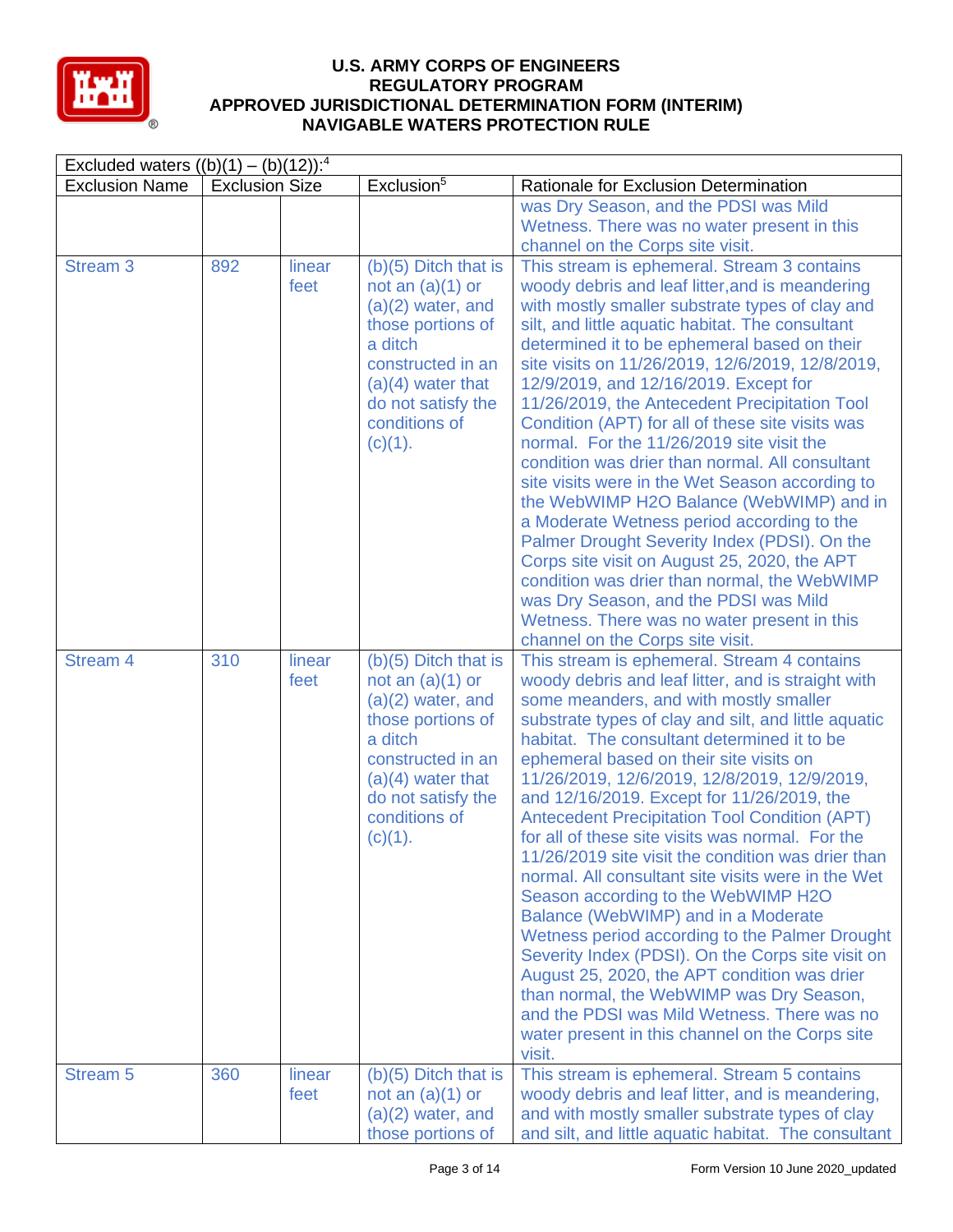

| Excluded waters $((b)(1) - (b)(12))$ : <sup>4</sup> |                       |                |                                                                                                                                                                                                   |                                                                                                                                                                                                                                                                                                                                                                                                                                                                                                                                                                                                                                                                                                                                                                                                                                                                                                                                                                                                          |  |
|-----------------------------------------------------|-----------------------|----------------|---------------------------------------------------------------------------------------------------------------------------------------------------------------------------------------------------|----------------------------------------------------------------------------------------------------------------------------------------------------------------------------------------------------------------------------------------------------------------------------------------------------------------------------------------------------------------------------------------------------------------------------------------------------------------------------------------------------------------------------------------------------------------------------------------------------------------------------------------------------------------------------------------------------------------------------------------------------------------------------------------------------------------------------------------------------------------------------------------------------------------------------------------------------------------------------------------------------------|--|
| <b>Exclusion Name</b>                               | <b>Exclusion Size</b> |                | Exclusion <sup>5</sup>                                                                                                                                                                            | Rationale for Exclusion Determination                                                                                                                                                                                                                                                                                                                                                                                                                                                                                                                                                                                                                                                                                                                                                                                                                                                                                                                                                                    |  |
|                                                     |                       |                | a ditch<br>constructed in an<br>$(a)(4)$ water that<br>do not satisfy the<br>conditions of<br>$(c)(1)$ .                                                                                          | determined it to be ephemeral based on their<br>site visits on 11/26/2019, 12/6/2019, 12/8/2019,<br>12/9/2019, and 12/16/2019. Except for<br>11/26/2019, the Antecedent Precipitation Tool<br>Condition (APT) for all of these site visits was<br>normal. For the 11/26/2019 site visit the<br>condition was drier than normal. All consultant<br>site visits were in the Wet Season according to<br>the WebWIMP H2O Balance (WebWIMP) and in<br>a Moderate Wetness period according to the<br>Palmer Drought Severity Index (PDSI). On the<br>Corps site visit on August 25, 2020, the APT<br>condition was drier than normal, the WebWIMP<br>was Dry Season, and the PDSI was Mild<br>Wetness. There was no water present in this<br>channel on the Corps site visit.                                                                                                                                                                                                                                  |  |
| <b>Stream A</b>                                     | 5                     | linear<br>feet | $(b)(5)$ Ditch that is<br>not an $(a)(1)$ or<br>$(a)(2)$ water, and<br>those portions of<br>a ditch<br>constructed in an<br>$(a)(4)$ water that<br>do not satisfy the<br>conditions of<br>(c)(1). | This stream is ephemeral. Stream A contains<br>woody debris and leaf litter, and is slightly<br>meandering, and with mostly smaller substrate<br>types of clay and silt, and little aquatic habitat.<br>The consultant determined it to be ephemeral<br>based on their site visits on 11/26/2019,<br>12/6/2019, 12/8/2019, 12/9/2019, and<br>12/16/2019. Except for 11/26/2019, the<br><b>Antecedent Precipitation Tool Condition (APT)</b><br>for all of these site visits was normal. For the<br>11/26/2019 site visit the condition was drier than<br>normal. All consultant site visits were in the Wet<br>Season according to the WebWIMP H2O<br>Balance (WebWIMP) and in a Moderate<br>Wetness period according to the Palmer Drought<br>Severity Index (PDSI). On the Corps site visit on<br>August 25, 2020, the APT condition was drier<br>than normal, the WebWIMP was Dry Season,<br>and the PDSI was Mild Wetness. There was no<br>water present in this channel on the Corps site<br>visit. |  |
| <b>Stream B</b>                                     | 56                    | linear<br>feet | $(b)(5)$ Ditch that is<br>not an $(a)(1)$ or<br>$(a)(2)$ water, and<br>those portions of<br>a ditch<br>constructed in an<br>$(a)(4)$ water that<br>do not satisfy the<br>conditions of<br>(c)(1). | This stream is ephemeral. Stream B contains<br>woody debris and leaf litter, and is slightly<br>meandering, and with mostly smaller substrate<br>types of clay and silt, and little aquatic habitat.<br>The consultant determined it to be ephemeral<br>based on their site visits on 11/26/2019,<br>12/6/2019, 12/8/2019, 12/9/2019, and<br>12/16/2019. Except for 11/26/2019, the<br><b>Antecedent Precipitation Tool Condition (APT)</b><br>for all of these site visits was normal. For the<br>11/26/2019 site visit the condition was drier than                                                                                                                                                                                                                                                                                                                                                                                                                                                    |  |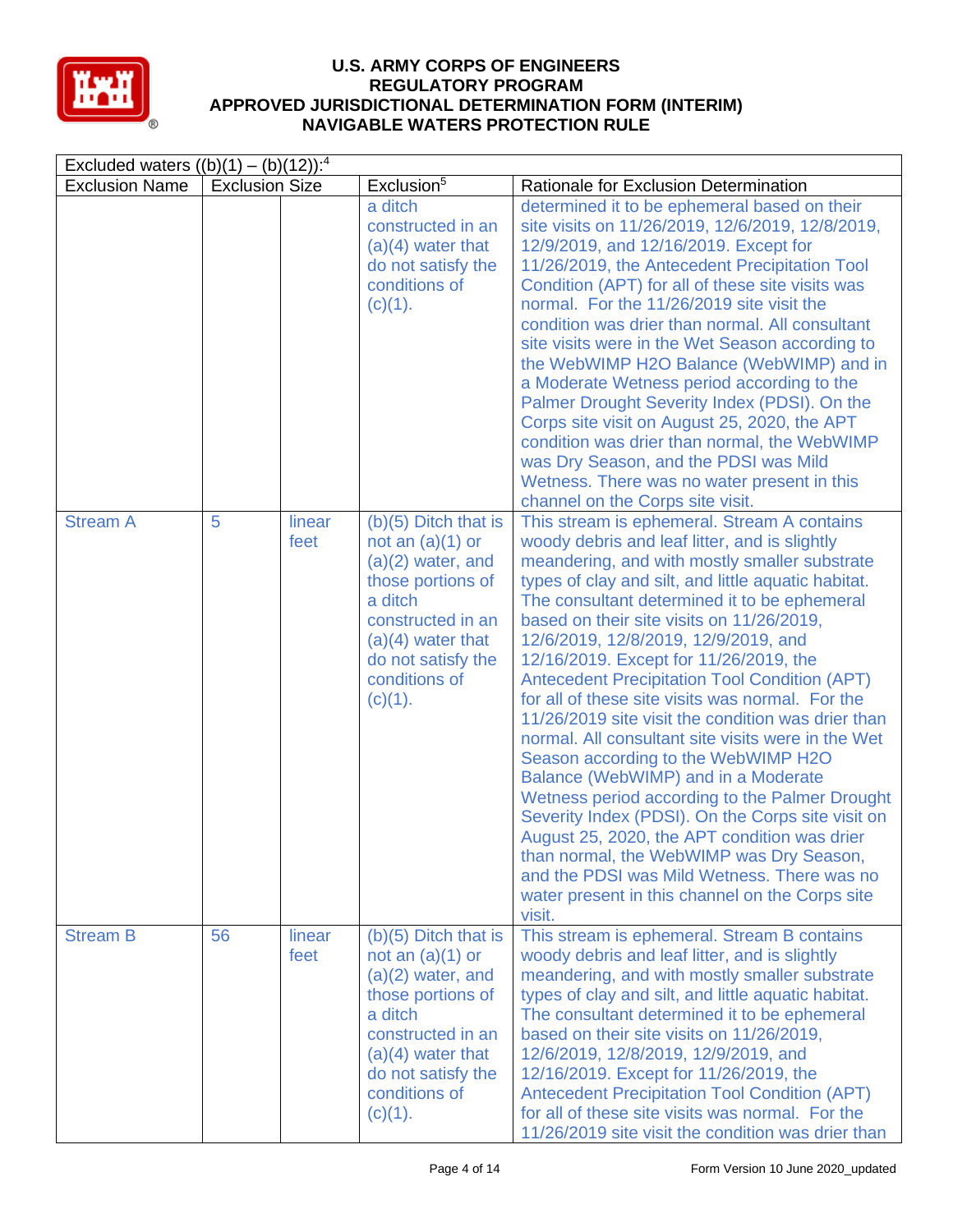

| Excluded waters $((b)(1) - (b)(12))$ : <sup>4</sup> |                       |                |                                                                                                                                                                                                      |                                                                                                                                                                                                                                                                                                                                                                                                                                                                                                                                                                                                                                                                                                                                                                                                                                                                                                                                                                                    |  |  |
|-----------------------------------------------------|-----------------------|----------------|------------------------------------------------------------------------------------------------------------------------------------------------------------------------------------------------------|------------------------------------------------------------------------------------------------------------------------------------------------------------------------------------------------------------------------------------------------------------------------------------------------------------------------------------------------------------------------------------------------------------------------------------------------------------------------------------------------------------------------------------------------------------------------------------------------------------------------------------------------------------------------------------------------------------------------------------------------------------------------------------------------------------------------------------------------------------------------------------------------------------------------------------------------------------------------------------|--|--|
| <b>Exclusion Name</b>                               | <b>Exclusion Size</b> |                | Exclusion <sup>5</sup>                                                                                                                                                                               | Rationale for Exclusion Determination                                                                                                                                                                                                                                                                                                                                                                                                                                                                                                                                                                                                                                                                                                                                                                                                                                                                                                                                              |  |  |
|                                                     |                       |                |                                                                                                                                                                                                      | normal. All consultant site visits were in the Wet<br>Season according to the WebWIMP H2O<br>Balance (WebWIMP) and in a Moderate<br>Wetness period according to the Palmer Drought<br>Severity Index (PDSI). On the Corps site visit on<br>August 25, 2020, the APT condition was drier<br>than normal, the WebWIMP was Dry Season,<br>and the PDSI was Mild Wetness. There was no<br>water present in this channel on the Corps site<br>visit.                                                                                                                                                                                                                                                                                                                                                                                                                                                                                                                                    |  |  |
| <b>Stream C</b>                                     | 117                   | linear<br>feet | $(b)(5)$ Ditch that is<br>not an $(a)(1)$ or<br>$(a)(2)$ water, and<br>those portions of<br>a ditch<br>constructed in an<br>$(a)(4)$ water that<br>do not satisfy the<br>conditions of<br>(c)(1).    | This stream is ephemeral. Stream C contains<br>woody debris and leaf litter, and is meandeering,<br>with mostly smaller substrate types of clay and<br>silt, and little aquatic habitat. The consultant<br>determined it to be ephemeral based on their<br>site visits on 11/26/2019, 12/6/2019, 12/8/2019,<br>12/9/2019, and 12/16/2019. Except for<br>11/26/2019, the Antecedent Precipitation Tool<br>Condition (APT) for all of these site visits was<br>normal. For the 11/26/2019 site visit the<br>condition was drier than normal. All consultant<br>site visits were in the Wet Season according to<br>the WebWIMP H2O Balance (WebWIMP) and in<br>a Moderate Wetness period according to the<br>Palmer Drought Severity Index (PDSI). On the<br>Corps site visit on August 25, 2020, the APT<br>condition was drier than normal, the WebWIMP<br>was Dry Season, and the PDSI was Mild<br>Wetness. There was no water present in this<br>channel on the Corps site visit. |  |  |
| <b>Stream F</b>                                     | 57                    | linear<br>feet | $(b)(5)$ Ditch that is<br>not an $(a)(1)$ or<br>$(a)(2)$ water, and<br>those portions of<br>a ditch<br>constructed in an<br>$(a)(4)$ water that<br>do not satisfy the<br>conditions of<br>$(c)(1)$ . | This stream is ephemeral. Stream F contains<br>woody debris and leaf litter, and is slightly<br>meandering, and with mostly smaller substrate<br>types of clay and silt, and little aquatic habitat.<br>The consultant determined it to be ephemeral<br>based on their site visits on 11/26/2019,<br>12/6/2019, 12/8/2019, 12/9/2019, and<br>12/16/2019. Except for 11/26/2019, the<br><b>Antecedent Precipitation Tool Condition (APT)</b><br>for all of these site visits was normal. For the<br>11/26/2019 site visit the condition was drier than<br>normal. All consultant site visits were in the Wet<br>Season according to the WebWIMP H2O<br>Balance (WebWIMP) and in a Moderate<br>Wetness period according to the Palmer Drought<br>Severity Index (PDSI). On the Corps site visit on<br>August 25, 2020, the APT condition was drier<br>than normal, the WebWIMP was Dry Season,                                                                                       |  |  |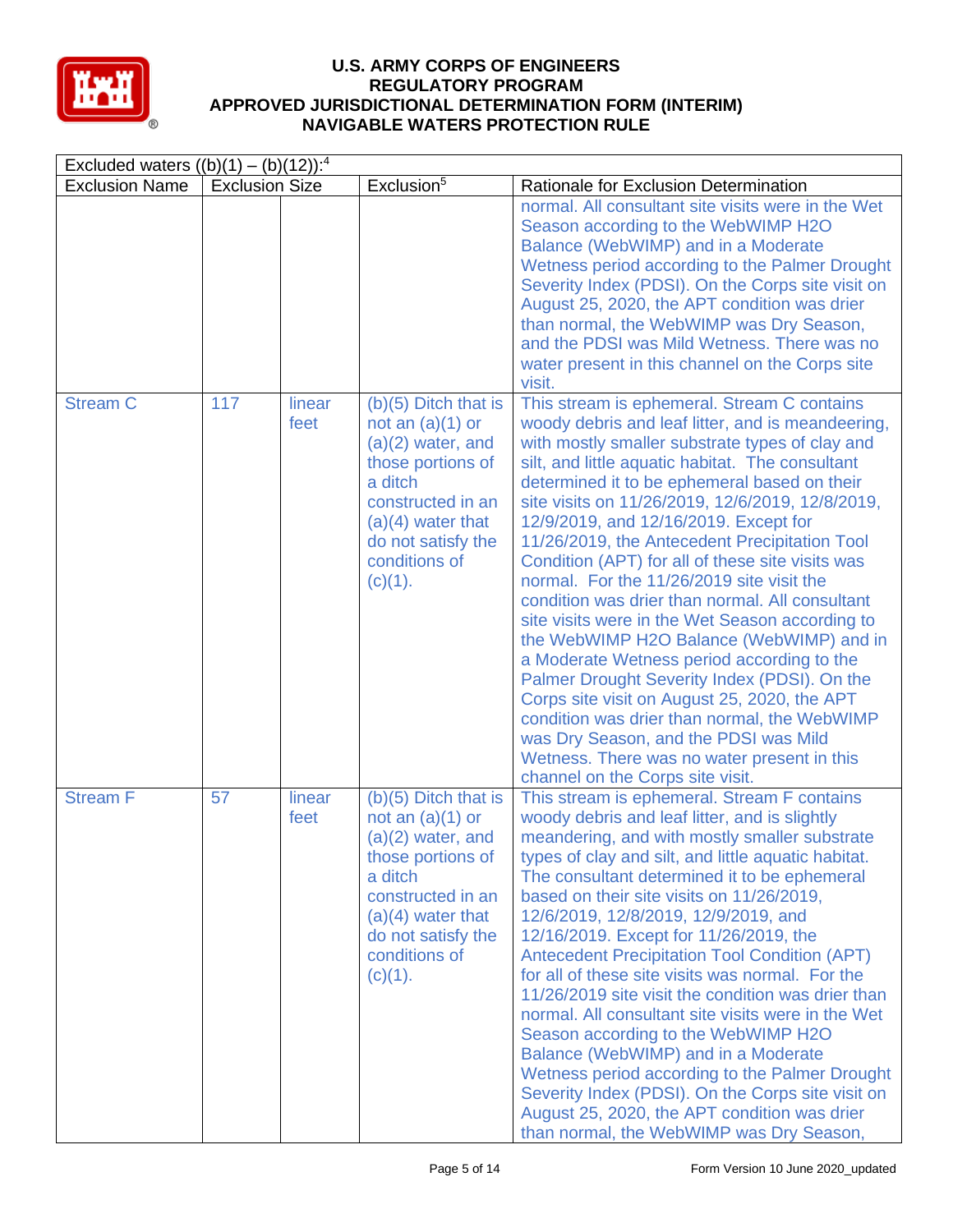

|                       | Excluded waters $((b)(1) - (b)(12))$ : <sup>4</sup> |                  |                                                                                                                                                                                                      |                                                                                                                                                                                                                                                                                                                                                                                                                                                                                                                                                                                                                                                                                                                                                                                                                                                                                                                                                                                                          |  |  |  |
|-----------------------|-----------------------------------------------------|------------------|------------------------------------------------------------------------------------------------------------------------------------------------------------------------------------------------------|----------------------------------------------------------------------------------------------------------------------------------------------------------------------------------------------------------------------------------------------------------------------------------------------------------------------------------------------------------------------------------------------------------------------------------------------------------------------------------------------------------------------------------------------------------------------------------------------------------------------------------------------------------------------------------------------------------------------------------------------------------------------------------------------------------------------------------------------------------------------------------------------------------------------------------------------------------------------------------------------------------|--|--|--|
| <b>Exclusion Name</b> | <b>Exclusion Size</b>                               |                  | Exclusion <sup>5</sup>                                                                                                                                                                               | Rationale for Exclusion Determination                                                                                                                                                                                                                                                                                                                                                                                                                                                                                                                                                                                                                                                                                                                                                                                                                                                                                                                                                                    |  |  |  |
|                       |                                                     |                  |                                                                                                                                                                                                      | and the PDSI was Mild Wetness. There was no<br>water present in this channel on the Corps site<br>visit.                                                                                                                                                                                                                                                                                                                                                                                                                                                                                                                                                                                                                                                                                                                                                                                                                                                                                                 |  |  |  |
| <b>Stream G</b>       | 357                                                 | linear<br>feet   | $(b)(5)$ Ditch that is<br>not an $(a)(1)$ or<br>$(a)(2)$ water, and<br>those portions of<br>a ditch<br>constructed in an<br>$(a)(4)$ water that<br>do not satisfy the<br>conditions of<br>(c)(1).    | This stream is ephemeral. Stream G contains<br>woody debris and leaf litter, and is slightly<br>meandering, and with mostly smaller substrate<br>types of clay and silt, and little aquatic habitat.<br>The consultant determined it to be ephemeral<br>based on their site visits on 11/26/2019,<br>12/6/2019, 12/8/2019, 12/9/2019, and<br>12/16/2019. Except for 11/26/2019, the<br><b>Antecedent Precipitation Tool Condition (APT)</b><br>for all of these site visits was normal. For the<br>11/26/2019 site visit the condition was drier than<br>normal. All consultant site visits were in the Wet<br>Season according to the WebWIMP H2O<br>Balance (WebWIMP) and in a Moderate<br>Wetness period according to the Palmer Drought<br>Severity Index (PDSI). On the Corps site visit on<br>August 25, 2020, the APT condition was drier<br>than normal, the WebWIMP was Dry Season,<br>and the PDSI was Mild Wetness. There was no<br>water present in this channel on the Corps site<br>visit. |  |  |  |
| Ditch D               | 517                                                 | linear<br>feet   | $(b)(5)$ Ditch that is<br>not an $(a)(1)$ or<br>$(a)(2)$ water, and<br>those portions of<br>a ditch<br>constructed in an<br>$(a)(4)$ water that<br>do not satisfy the<br>conditions of<br>$(c)(1)$ . | Ditch D was constructed to drain North Orchard<br>Road. Ditch D is straight with little aquatic habitat<br>and on the portion along the road it is vegetated<br>across with herbaceous plants. This ditch is<br>ephemeral.                                                                                                                                                                                                                                                                                                                                                                                                                                                                                                                                                                                                                                                                                                                                                                               |  |  |  |
| Ditch E               | 474                                                 | linear<br>feet   | $(b)(5)$ Ditch that is<br>not an $(a)(1)$ or<br>$(a)(2)$ water, and<br>those portions of<br>a ditch<br>constructed in an<br>$(a)(4)$ water that<br>do not satisfy the<br>conditions of<br>(c)(1).    | Ditch E was constructed adjacent to a railroad<br>berm (railroad no longer present). Ditch E is<br>straight and has mostly smaller substrate types,<br>and little aquatic habitat. The ditch is ephemeral.                                                                                                                                                                                                                                                                                                                                                                                                                                                                                                                                                                                                                                                                                                                                                                                               |  |  |  |
| <b>Wetland A</b>      | 0.019                                               | $\text{acre}(s)$ | $(b)(1)$ Non-<br>adjacent wetland.                                                                                                                                                                   | The closest jurisdictional stream is Stream 1<br>which is approximately 30 linear feet away.<br>Wetland A extends off-site to the south. The<br>entire perimeter was observed and Stream 2                                                                                                                                                                                                                                                                                                                                                                                                                                                                                                                                                                                                                                                                                                                                                                                                               |  |  |  |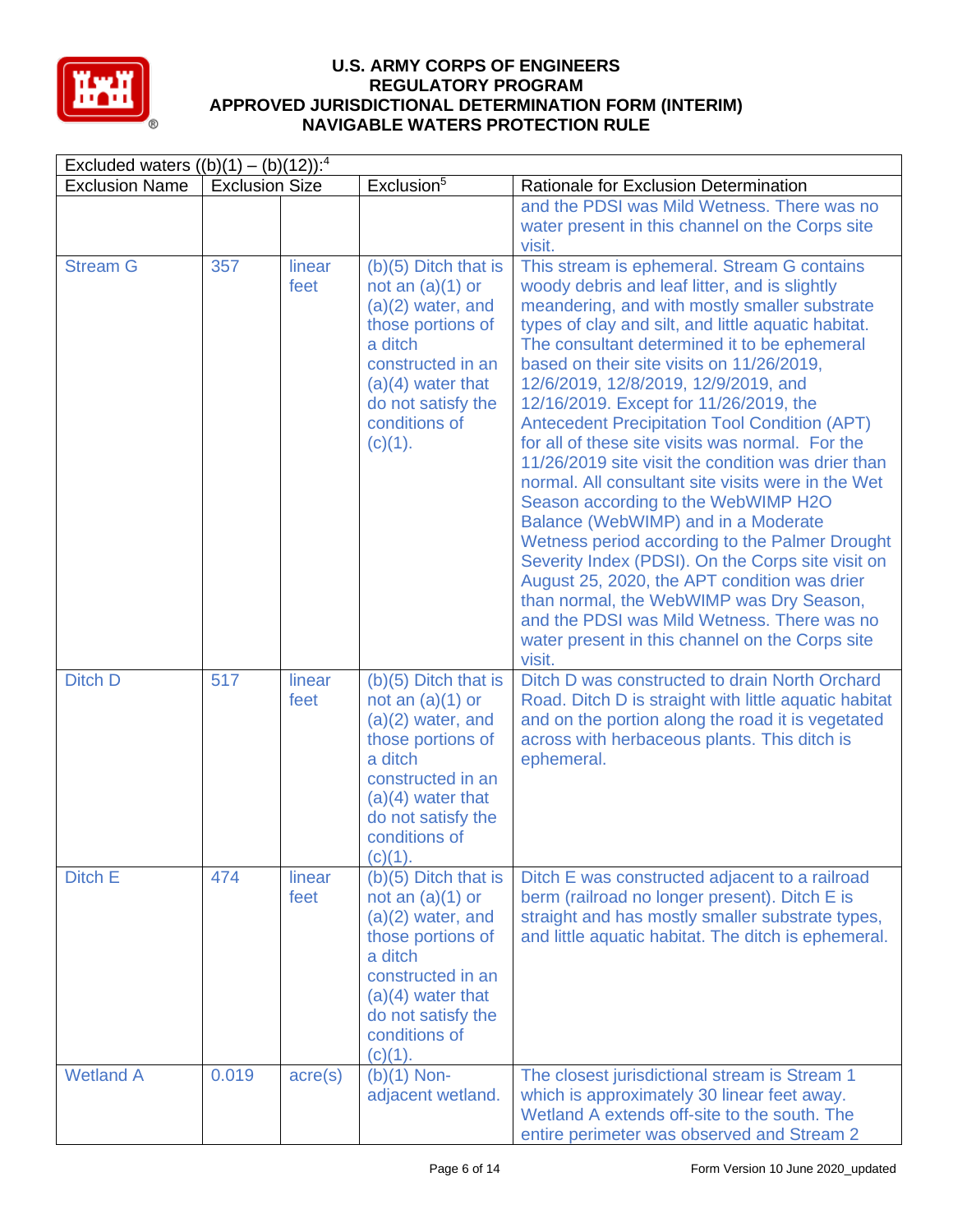

| Excluded waters $((b)(1) - (b)(12))$ : <sup>4</sup> |                       |                  |                                    |                                                                                                                                                                                                                                                                                                                                                                                                                                                                                                                                                                                                                                                                                                                                                                                                                                                                                                                                      |  |  |
|-----------------------------------------------------|-----------------------|------------------|------------------------------------|--------------------------------------------------------------------------------------------------------------------------------------------------------------------------------------------------------------------------------------------------------------------------------------------------------------------------------------------------------------------------------------------------------------------------------------------------------------------------------------------------------------------------------------------------------------------------------------------------------------------------------------------------------------------------------------------------------------------------------------------------------------------------------------------------------------------------------------------------------------------------------------------------------------------------------------|--|--|
| <b>Exclusion Name</b>                               | <b>Exclusion Size</b> |                  | Exclusion <sup>5</sup>             | Rationale for Exclusion Determination                                                                                                                                                                                                                                                                                                                                                                                                                                                                                                                                                                                                                                                                                                                                                                                                                                                                                                |  |  |
|                                                     |                       |                  |                                    | drains the wetland to Stream 1. Stream 2 is<br>ephemeral and non-jurisdictional. There are no<br>other connections to any swales, ditches,<br>streams or other wetlands nor were there any<br>natural berms or barriers or artificial<br>structure/features observed in the vicinity.                                                                                                                                                                                                                                                                                                                                                                                                                                                                                                                                                                                                                                                |  |  |
|                                                     |                       |                  |                                    | Based on the supporting information, the<br>wetland does not abut an $(a)(1)$ through $(a)(3)$<br>water, nor is the wetland inundated by flooding<br>by an $(a)(1)$ through $(a)(3)$ water, is not<br>separated from an $(a)(1)$ through $(a)(3)$ water via<br>a natural berm or barrier, and is not separated<br>from an $a(1)-(a)(3)$ water via an artificial<br>structure/feature. Therefore Wetland A is a non-<br>adjacent wetland.                                                                                                                                                                                                                                                                                                                                                                                                                                                                                             |  |  |
| <b>Wetland C</b>                                    | 0.012                 | $\text{acre}(s)$ | $(b)(1)$ Non-<br>adjacent wetland. | The closest jurisdictional stream is Stream 1<br>which is approximately 400 linear feet away.<br>Wetland C extends off-site to the south. The<br>entire perimeter was observed and Stream 3<br>drains the wetland to Gordon Creek. Stream 3 is<br>ephemeral and non-jurisdictional. There are no<br>other connections to any swales, ditches,<br>streams or other wetlands nor were there any<br>natural berms or barriers or artificial<br>structure/features observed in the vicinity.<br>Based on the supporting information, the<br>wetland does not abut an $(a)(1)$ through $(a)(3)$<br>water, nor is the wetland inundated by flooding<br>by an $(a)(1)$ through $(a)(3)$ water, is not<br>separated from an $(a)(1)$ through $(a)(3)$ water via<br>a natural berm or barrier, and is not separated<br>from an $a(1)-(a)(3)$ water via an artificial<br>structure/feature. Therefore Wetland C is a non-<br>adjacent wetland. |  |  |
| <b>Wetland D</b>                                    | 0.022                 | $\text{acre}(s)$ | $(b)(1)$ Non-<br>adjacent wetland. | The closest jurisdictional stream is Stream 1<br>which is approximately 75 linear feet away.<br>Wetland D is entirely on-site. The entire<br>perimeter was observed and Stream 3 drains the<br>wetland to Gordon Creek. Stream 3 is<br>ephemeral and non-jurisdictional. There are no<br>other connections to any swales, ditches,<br>streams or other wetlands nor were there any<br>natural berms or barriers or artificial<br>structure/features observed in the vicinity.<br>Based on the supporting information, the                                                                                                                                                                                                                                                                                                                                                                                                            |  |  |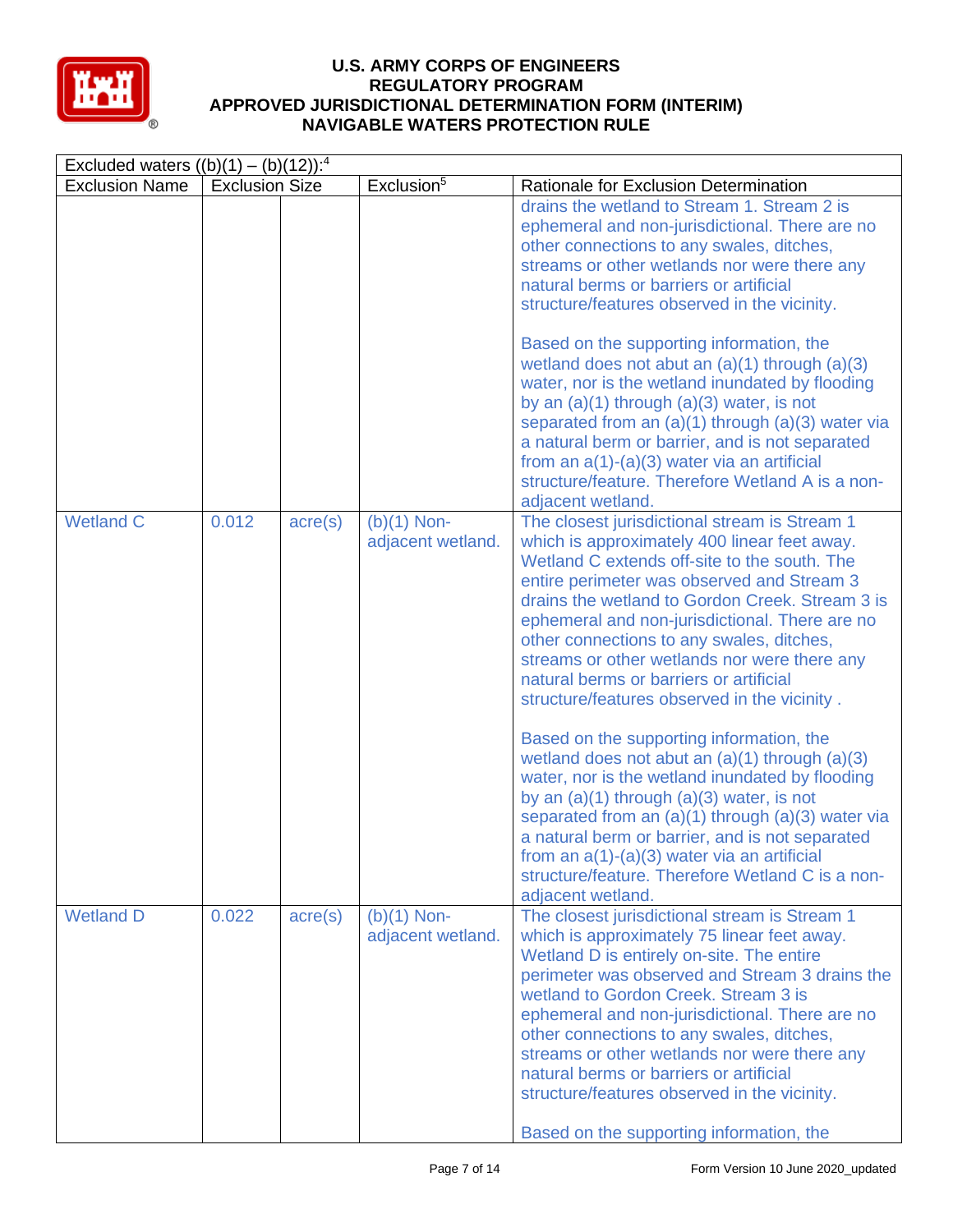

| Excluded waters $((b)(1) - (b)(12))$ : <sup>4</sup> |                       |                  |                                    |                                                                                                                                                                                                                                                                                                                                                                                                                                                                       |  |  |
|-----------------------------------------------------|-----------------------|------------------|------------------------------------|-----------------------------------------------------------------------------------------------------------------------------------------------------------------------------------------------------------------------------------------------------------------------------------------------------------------------------------------------------------------------------------------------------------------------------------------------------------------------|--|--|
| <b>Exclusion Name</b>                               | <b>Exclusion Size</b> |                  | Exclusion <sup>5</sup>             | Rationale for Exclusion Determination                                                                                                                                                                                                                                                                                                                                                                                                                                 |  |  |
|                                                     |                       |                  |                                    | wetland does not abut an $(a)(1)$ through $(a)(3)$<br>water, nor is the wetland inundated by flooding<br>by an $(a)(1)$ through $(a)(3)$ water, is not<br>separated from an $(a)(1)$ through $(a)(3)$ water via<br>a natural berm or barrier, and is not separated<br>from an $a(1)-(a)(3)$ water via an artificial<br>structure/feature. Therefore Wetland D is a non-<br>adjacent wetland.                                                                          |  |  |
| <b>Wetland E</b>                                    | 0.019                 | $\text{acre}(s)$ | $(b)(1)$ Non-<br>adjacent wetland. | The closest jurisdictional stream is Stream 1<br>which is approximately 200 linear feet away.<br>Wetland E is entirely on-site. The entire<br>perimeter was observed and there are no<br>connections to any swales, ditches, streams or<br>other wetlands nor were there any natural berms<br>or barriers or artificial structure/features<br>observed in the vicinity.<br>Based on the supporting information, the                                                   |  |  |
|                                                     |                       |                  |                                    | wetland does not abut an $(a)(1)$ through $(a)(3)$<br>water, nor is the wetland inundated by flooding<br>by an $(a)(1)$ through $(a)(3)$ water, is not<br>separated from an $(a)(1)$ through $(a)(3)$ water via<br>a natural berm or barrier, and is not separated<br>from an $a(1)-(a)(3)$ water via an artificial<br>structure/feature. Therefore Wetland E is a non-<br>adjacent wetland.                                                                          |  |  |
| <b>Wetland F</b>                                    | 0.05                  | $\text{acre}(s)$ | $(b)(1)$ Non-<br>adjacent wetland. | The closest jurisdictional stream is Stream 1<br>which is approximately 500 linear feet away.<br>Wetland F is entirely on-site. The entire<br>perimeter was observed and Wetland F is<br>connected to Stream 4. Stream 4 is ephemeral<br>and non-jurisdictional. There are no other<br>connections to any swales, ditches, streams or<br>other wetlands nor were there any natural berms<br>or barriers or artificial structure/features<br>observed in the vicinity. |  |  |
|                                                     |                       |                  |                                    | Based on the supporting information, the<br>wetland does not abut an $(a)(1)$ through $(a)(3)$<br>water, nor is the wetland inundated by flooding<br>by an $(a)(1)$ through $(a)(3)$ water, is not<br>separated from an $(a)(1)$ through $(a)(3)$ water via<br>a natural berm or barrier, and is not separated<br>from an $a(1)-(a)(3)$ water via an artificial<br>structure/feature. Therefore Wetland F is a non-<br>adjacent wetland.                              |  |  |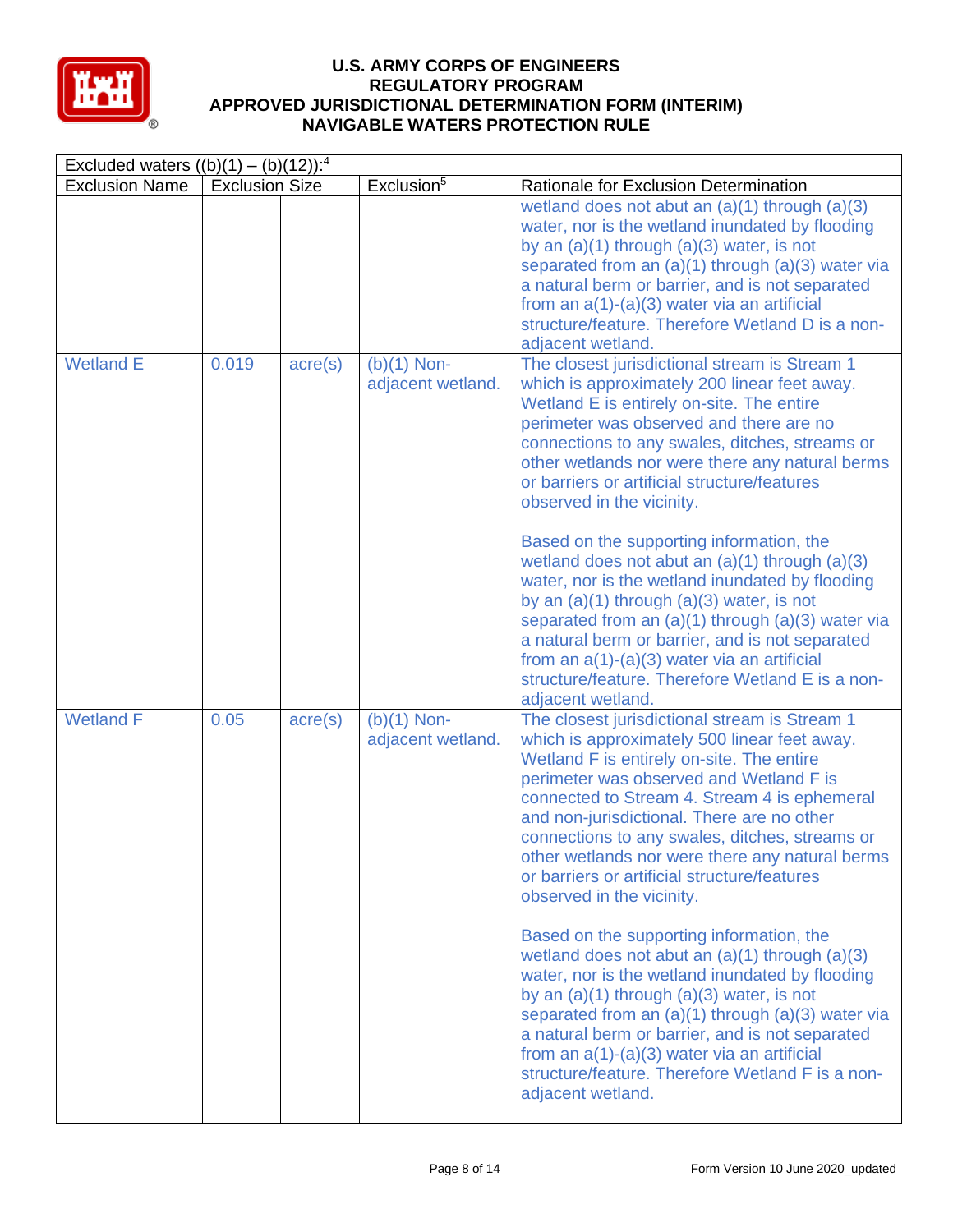

| Excluded waters $((b)(1) - (b)(12))$ : <sup>4</sup> |                       |                  |                                    |                                                                                                                                                                                                                                                                                                                                                                                                                                                                                                       |  |  |
|-----------------------------------------------------|-----------------------|------------------|------------------------------------|-------------------------------------------------------------------------------------------------------------------------------------------------------------------------------------------------------------------------------------------------------------------------------------------------------------------------------------------------------------------------------------------------------------------------------------------------------------------------------------------------------|--|--|
| <b>Exclusion Name</b>                               | <b>Exclusion Size</b> |                  | Exclusion <sup>5</sup>             | Rationale for Exclusion Determination                                                                                                                                                                                                                                                                                                                                                                                                                                                                 |  |  |
| <b>Wetland G</b>                                    | 0.006                 | $\text{acre}(s)$ | $(b)(1)$ Non-<br>adjacent wetland. | The closest jurisdictional stream is Stream 1<br>which is approximately 700 linear feet away.<br>Wetland G is entirely on-site. The entire<br>perimeter was observed and Wetland G is<br>connected to Stream 5. Stream 5 is ephemeral<br>and non-jurisdictional. There are no other<br>connections to any swales, ditches, streams or<br>other wetlands nor were there any natural berms<br>or barriers or artificial structure/features<br>observed in the vicinity.                                 |  |  |
|                                                     |                       |                  |                                    | Based on the supporting information, the<br>wetland does not abut an $(a)(1)$ through $(a)(3)$<br>water, nor is the wetland inundated by flooding<br>by an $(a)(1)$ through $(a)(3)$ water, is not<br>separated from an $(a)(1)$ through $(a)(3)$ water via<br>a natural berm or barrier, and is not separated<br>from an $a(1)-(a)(3)$ water via an artificial<br>structure/feature. Therefore Wetland G is a non-<br>adjacent wetland.                                                              |  |  |
| <b>Wetland H</b>                                    | 0.015                 | $\text{acre}(s)$ | $(b)(1)$ Non-<br>adjacent wetland. | The closest jurisdictional stream is Stream 1<br>which is approximately 1000 linear feet away.<br>Wetland H is entirely on-site. The entire<br>perimeter was observed and Wetland H is<br>connected to Stream B and Stream C. Stream B<br>and Stream C are ephemeral and non-<br>jurisdictional. There are no other connections to<br>any swales, ditches, streams or other wetlands<br>nor were there any natural berms or barriers or<br>artificial structure/features observed in the<br>vicinity. |  |  |
|                                                     |                       |                  |                                    | Based on the supporting information, the<br>wetland does not abut an $(a)(1)$ through $(a)(3)$<br>water, nor is the wetland inundated by flooding<br>by an $(a)(1)$ through $(a)(3)$ water, is not<br>separated from an $(a)(1)$ through $(a)(3)$ water via<br>a natural berm or barrier, and is not separated<br>from an $a(1)-(a)(3)$ water via an artificial<br>structure/feature. Therefore Wetland H is a non-<br>adjacent wetland.                                                              |  |  |
| <b>Wetland I</b>                                    | 0.004                 | $\text{acre}(s)$ | $(b)(1)$ Non-<br>adjacent wetland. | The closest jurisdictional stream is Stream 1<br>which is approximately 1100 linear feet away.<br>Wetland I extends off-site to the east. The entire<br>perimeter was observed and Wetland I is<br>connected to Ditch D. Ditch D is a ditch and non-<br>jurisdictional. There are no other connections to                                                                                                                                                                                             |  |  |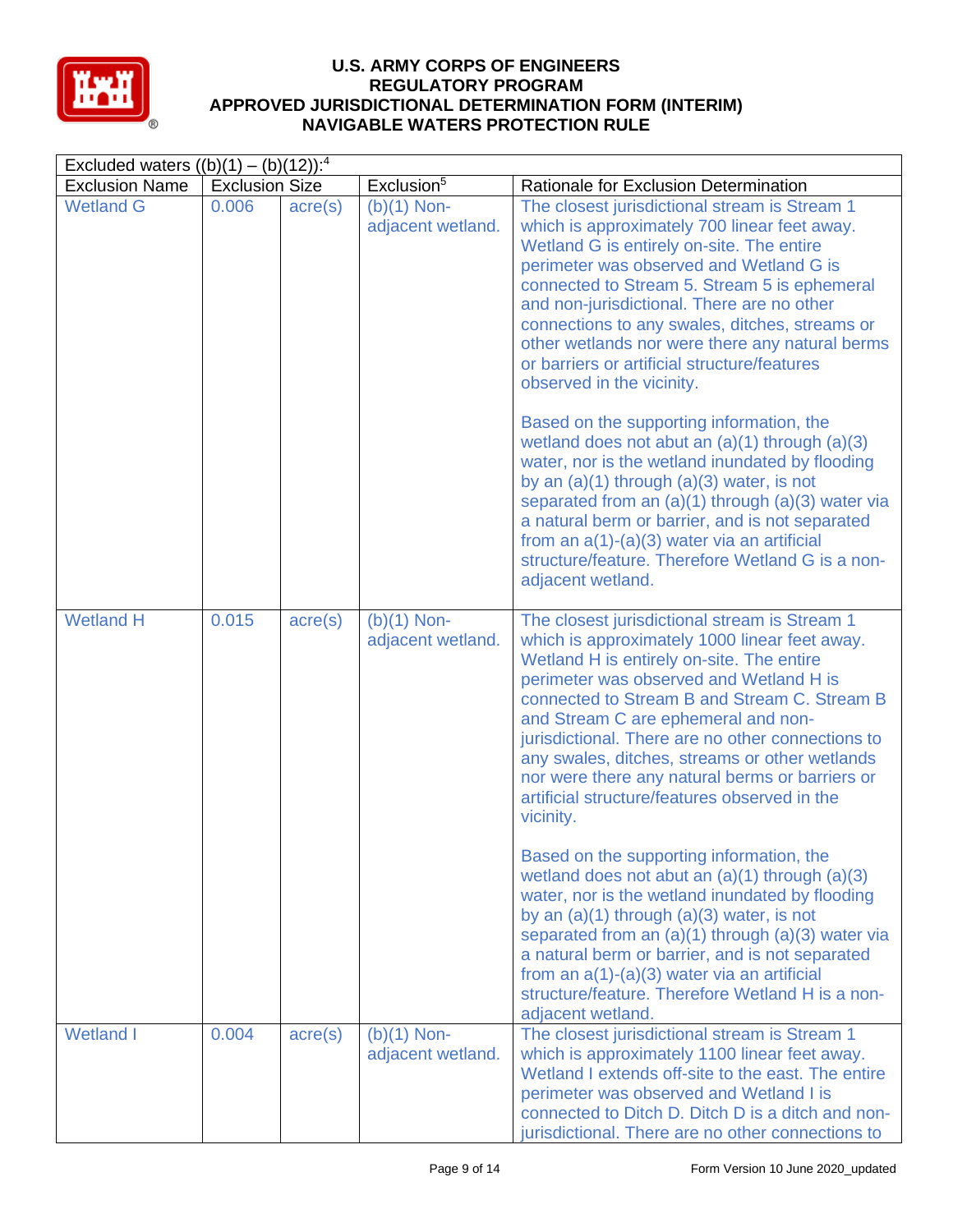

| Excluded waters $((b)(1) - (b)(12))$ : <sup>4</sup> |                       |                  |                                    |                                                                                                                                                                                                                                                                                                                                                                                                                                                                                                                           |  |  |
|-----------------------------------------------------|-----------------------|------------------|------------------------------------|---------------------------------------------------------------------------------------------------------------------------------------------------------------------------------------------------------------------------------------------------------------------------------------------------------------------------------------------------------------------------------------------------------------------------------------------------------------------------------------------------------------------------|--|--|
| <b>Exclusion Name</b>                               | <b>Exclusion Size</b> |                  | Exclusion <sup>5</sup>             | Rationale for Exclusion Determination                                                                                                                                                                                                                                                                                                                                                                                                                                                                                     |  |  |
|                                                     |                       |                  |                                    | any swales, ditches, streams or other wetlands<br>nor were there any natural berms or barriers or<br>artificial structure/features observed in the<br>vicinity.                                                                                                                                                                                                                                                                                                                                                           |  |  |
|                                                     |                       |                  |                                    | Based on the supporting information, the<br>wetland does not abut an $(a)(1)$ through $(a)(3)$<br>water, nor is the wetland inundated by flooding<br>by an $(a)(1)$ through $(a)(3)$ water, is not<br>separated from an $(a)(1)$ through $(a)(3)$ water via<br>a natural berm or barrier, and is not separated<br>from an $a(1)-(a)(3)$ water via an artificial<br>structure/feature. Therefore Wetland I is a non-<br>adjacent wetland.                                                                                  |  |  |
| <b>Wetland J</b>                                    | 0.008                 | $\text{acre}(s)$ | $(b)(1)$ Non-<br>adjacent wetland. | The closest jurisdictional stream is Stream 1<br>which is approximately 1100 linear feet away.<br>Wetland J is entirely on-site. The entire<br>perimeter was observed and Wetland J is<br>connected to Ditch D. Ditch D is a ditch and non-<br>jurisdictional. There are no other connections to<br>any swales, ditches, streams or other wetlands<br>nor were there any natural berms or barriers or<br>artificial structure/features observed in the<br>vicinity.                                                       |  |  |
|                                                     |                       |                  |                                    | Based on the supporting information, the<br>wetland does not abut an $(a)(1)$ through $(a)(3)$<br>water, nor is the wetland inundated by flooding<br>by an $(a)(1)$ through $(a)(3)$ water, is not<br>separated from an $(a)(1)$ through $(a)(3)$ water via<br>a natural berm or barrier, and is not separated<br>from an $a(1)-(a)(3)$ water via an artificial<br>structure/feature. Therefore Wetland J is a non-<br>adjacent wetland.                                                                                  |  |  |
| <b>Wetland K</b>                                    | 0.023                 | $\text{acre}(s)$ | $(b)(1)$ Non-<br>adjacent wetland. | The closest jurisdictional stream is Stream 1<br>which is approximately 1100 linear feet away.<br>Wetland K is entirely on-site. The entire<br>perimeter was observed and Wetland K is<br>connected to Ditch D. Ditch D is an ephemeral<br>ditch and non-jurisdictional. There are no other<br>connections to any swales, ditches, streams or<br>other wetlands nor were there any natural berms<br>or barriers or artificial structure/features<br>observed in the vicinity.<br>Based on the supporting information, the |  |  |
|                                                     |                       |                  |                                    | wetland does not abut an $(a)(1)$ through $(a)(3)$<br>water, nor is the wetland inundated by flooding                                                                                                                                                                                                                                                                                                                                                                                                                     |  |  |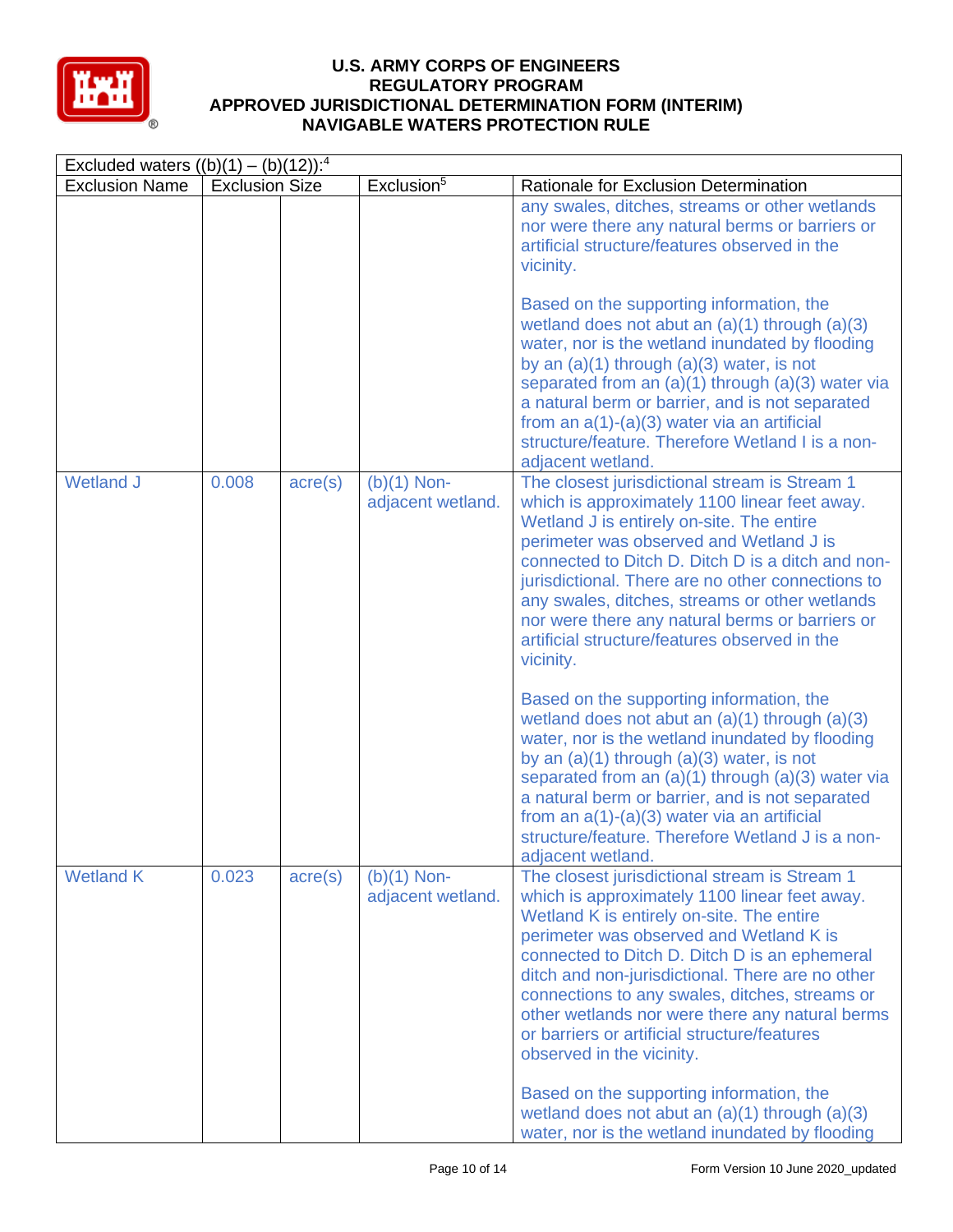

| Excluded waters $((b)(1) - (b)(12))$ : <sup>4</sup> |                                                 |                  |                                    |                                                                                                                                                                                                                                                                                                                                                                                                                                                                                                                                                                          |  |  |
|-----------------------------------------------------|-------------------------------------------------|------------------|------------------------------------|--------------------------------------------------------------------------------------------------------------------------------------------------------------------------------------------------------------------------------------------------------------------------------------------------------------------------------------------------------------------------------------------------------------------------------------------------------------------------------------------------------------------------------------------------------------------------|--|--|
| <b>Exclusion Name</b>                               | Exclusion <sup>5</sup><br><b>Exclusion Size</b> |                  |                                    | Rationale for Exclusion Determination                                                                                                                                                                                                                                                                                                                                                                                                                                                                                                                                    |  |  |
|                                                     |                                                 |                  |                                    | by an $(a)(1)$ through $(a)(3)$ water, is not<br>separated from an (a)(1) through (a)(3) water via<br>a natural berm or barrier, and is not separated<br>from an $a(1)-(a)(3)$ water via an artificial<br>structure/feature. Therefore Wetland K is a non-<br>adjacent wetland.                                                                                                                                                                                                                                                                                          |  |  |
| <b>Wetland L</b>                                    | 0.048                                           | $\text{acre}(s)$ | $(b)(1)$ Non-<br>adjacent wetland. | The closest jurisdictional stream is Stream 1<br>which is approximately 1100 linear feet away.<br>Wetland L is entirely on-site. The entire<br>perimeter was observed and Wetland L is<br>connected to Stream C. Stream C is ephemeral<br>and non-jurisdictional. There are no other<br>connections to any swales, ditches, streams or<br>other wetlands nor were there any natural berms<br>or barriers or artificial structure/features<br>observed in the vicinity.<br>Based on the supporting information, the<br>wetland does not abut an $(a)(1)$ through $(a)(3)$ |  |  |
|                                                     |                                                 |                  |                                    | water, nor is the wetland inundated by flooding<br>by an $(a)(1)$ through $(a)(3)$ water, is not<br>separated from an $(a)(1)$ through $(a)(3)$ water via<br>a natural berm or barrier, and is not separated<br>from an $a(1)-(a)(3)$ water via an artificial<br>structure/feature. Therefore Wetland L is a non-<br>adjacent wetland.                                                                                                                                                                                                                                   |  |  |
| <b>Wetland M</b>                                    | 0.028                                           | $\text{acre}(s)$ | $(b)(1)$ Non-<br>adjacent wetland. | The closest jurisdictional stream is Stream 1<br>which is approximately 1400 linear feet away.<br>Wetland M is entirely on-site. The entire<br>perimeter was observed and there are no<br>connections to any swales, ditches, streams or<br>other wetlands nor were there any natural berms<br>or barriers or artificial structure/features<br>observed in the vicinity.<br>Based on the supporting information, the                                                                                                                                                     |  |  |
|                                                     |                                                 |                  |                                    | wetland does not abut an $(a)(1)$ through $(a)(3)$<br>water, nor is the wetland inundated by flooding<br>by an $(a)(1)$ through $(a)(3)$ water, is not<br>separated from an $(a)(1)$ through $(a)(3)$ water via<br>a natural berm or barrier, and is not separated<br>from an $a(1)-(a)(3)$ water via an artificial<br>structure/feature. Therefore Wetland M is a non-<br>adjacent wetland.                                                                                                                                                                             |  |  |
| <b>Wetland N</b>                                    | 0.23                                            | $\text{acre}(s)$ | $(b)(1)$ Non-<br>adjacent wetland. | The closest jurisdictional stream is Stream 1<br>which is approximately 1500 linear feet away.<br>Wetland N is entirely on-site. The entire<br>perimeter was observed and Wetland N is                                                                                                                                                                                                                                                                                                                                                                                   |  |  |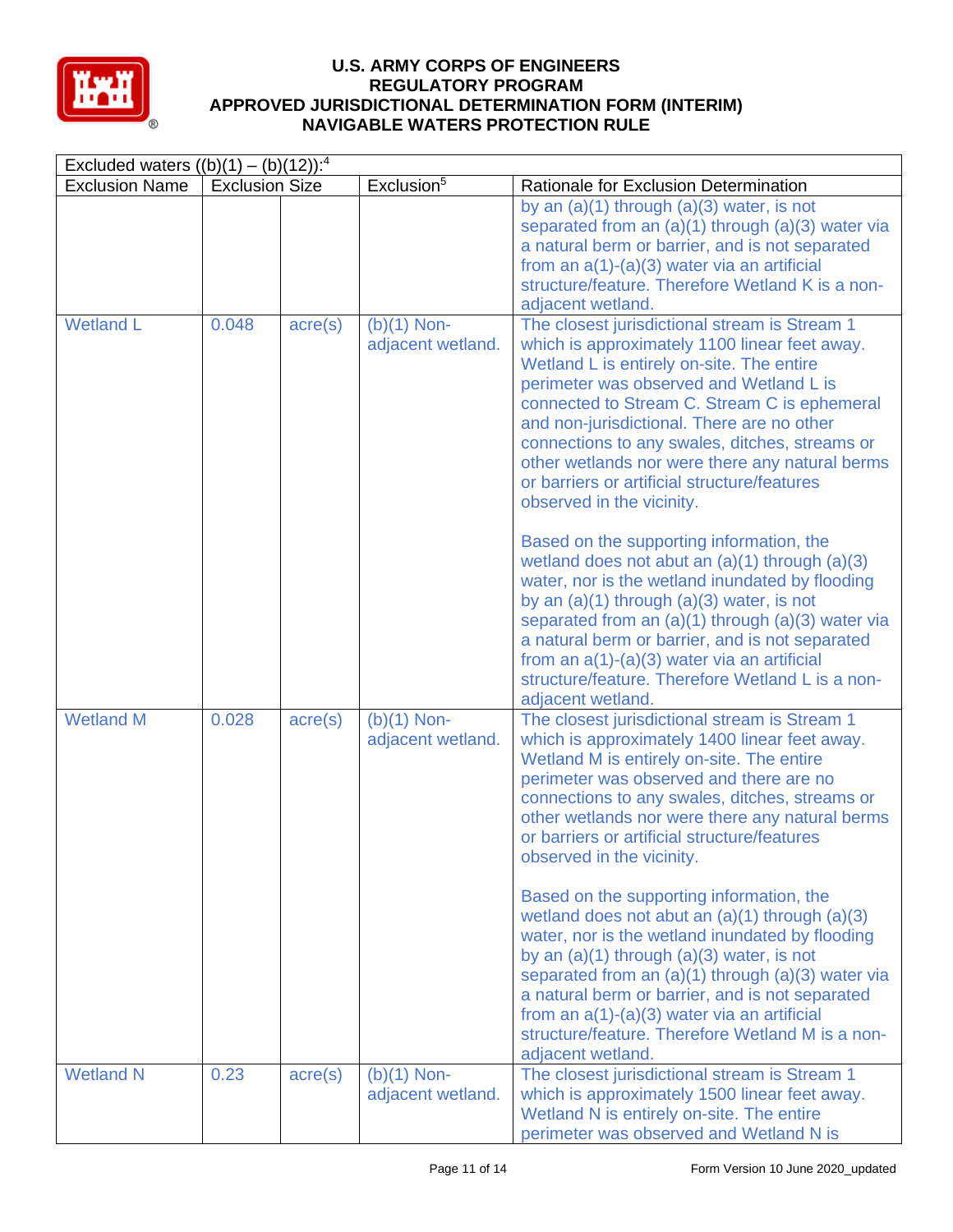

| Excluded waters $((b)(1) - (b)(12))$ : <sup>4</sup> |                       |                  |                                    |                                                                                                                                                                                                                                                                                                                                                                                                                                                                                                                                                                                                                                                                                                                                                                                                                                                                                                                                 |  |  |
|-----------------------------------------------------|-----------------------|------------------|------------------------------------|---------------------------------------------------------------------------------------------------------------------------------------------------------------------------------------------------------------------------------------------------------------------------------------------------------------------------------------------------------------------------------------------------------------------------------------------------------------------------------------------------------------------------------------------------------------------------------------------------------------------------------------------------------------------------------------------------------------------------------------------------------------------------------------------------------------------------------------------------------------------------------------------------------------------------------|--|--|
| <b>Exclusion Name</b>                               | <b>Exclusion Size</b> |                  | Exclusion <sup>5</sup>             | Rationale for Exclusion Determination                                                                                                                                                                                                                                                                                                                                                                                                                                                                                                                                                                                                                                                                                                                                                                                                                                                                                           |  |  |
|                                                     |                       |                  |                                    | connected to Stream E and Stream G. These<br>streams are ephemeral and non-jurisdictional.<br>There are no other connections to any swales,<br>ditches, streams or other wetlands nor were<br>there any natural berms or barriers or artificial<br>structure/features observed in the vicinity.                                                                                                                                                                                                                                                                                                                                                                                                                                                                                                                                                                                                                                 |  |  |
|                                                     |                       |                  |                                    | Based on the supporting information, the<br>wetland does not abut an $(a)(1)$ through $(a)(3)$<br>water, nor is the wetland inundated by flooding<br>by an $(a)(1)$ through $(a)(3)$ water, is not<br>separated from an $(a)(1)$ through $(a)(3)$ water via<br>a natural berm or barrier, and is not separated<br>from an $a(1)-(a)(3)$ water via an artificial<br>structure/feature. Therefore Wetland N is a non-<br>adjacent wetland.                                                                                                                                                                                                                                                                                                                                                                                                                                                                                        |  |  |
| <b>Wetland O</b>                                    | 0.11                  | $\text{acre}(s)$ | $(b)(1)$ Non-<br>adjacent wetland. | The closest jurisdictional stream is Stream 1<br>which is approximately 1600 linear feet away.<br>Wetland O extends off-site to the south. The<br>entire perimeter was observed and Wetland O is<br>connected to Stream G. This stream is<br>ephemeral and non-jurisdictional. There are no<br>other connections to any swales, ditches,<br>streams or other wetlands nor were there any<br>natural berms or barriers or artificial<br>structure/features observed in the vicinity.<br>Based on the supporting information, the<br>wetland does not abut an $(a)(1)$ through $(a)(3)$<br>water, nor is the wetland inundated by flooding<br>by an $(a)(1)$ through $(a)(3)$ water, is not<br>separated from an $(a)(1)$ through $(a)(3)$ water via<br>a natural berm or barrier, and is not separated<br>from an $a(1)-(a)(3)$ water via an artificial<br>structure/feature. Therefore Wetland O is a non-<br>adjacent wetland. |  |  |
| <b>Wetland P</b>                                    | .009                  | $\text{acre}(s)$ | $(b)(1)$ Non-<br>adjacent wetland. | The closest jurisdictional stream is Stream 1<br>which is approximately 1600 linear feet away.<br>Wetland P is entirely on-site. The entire<br>perimeter was observed and Wetland P is<br>connected to Stream G. This stream is<br>ephemeral and non-jurisdictional. There are no<br>other connections to any swales, ditches,<br>streams or other wetlands nor were there any<br>natural berms or barriers or artificial<br>structure/features observed in the vicinity.<br>Based on the supporting information, the                                                                                                                                                                                                                                                                                                                                                                                                           |  |  |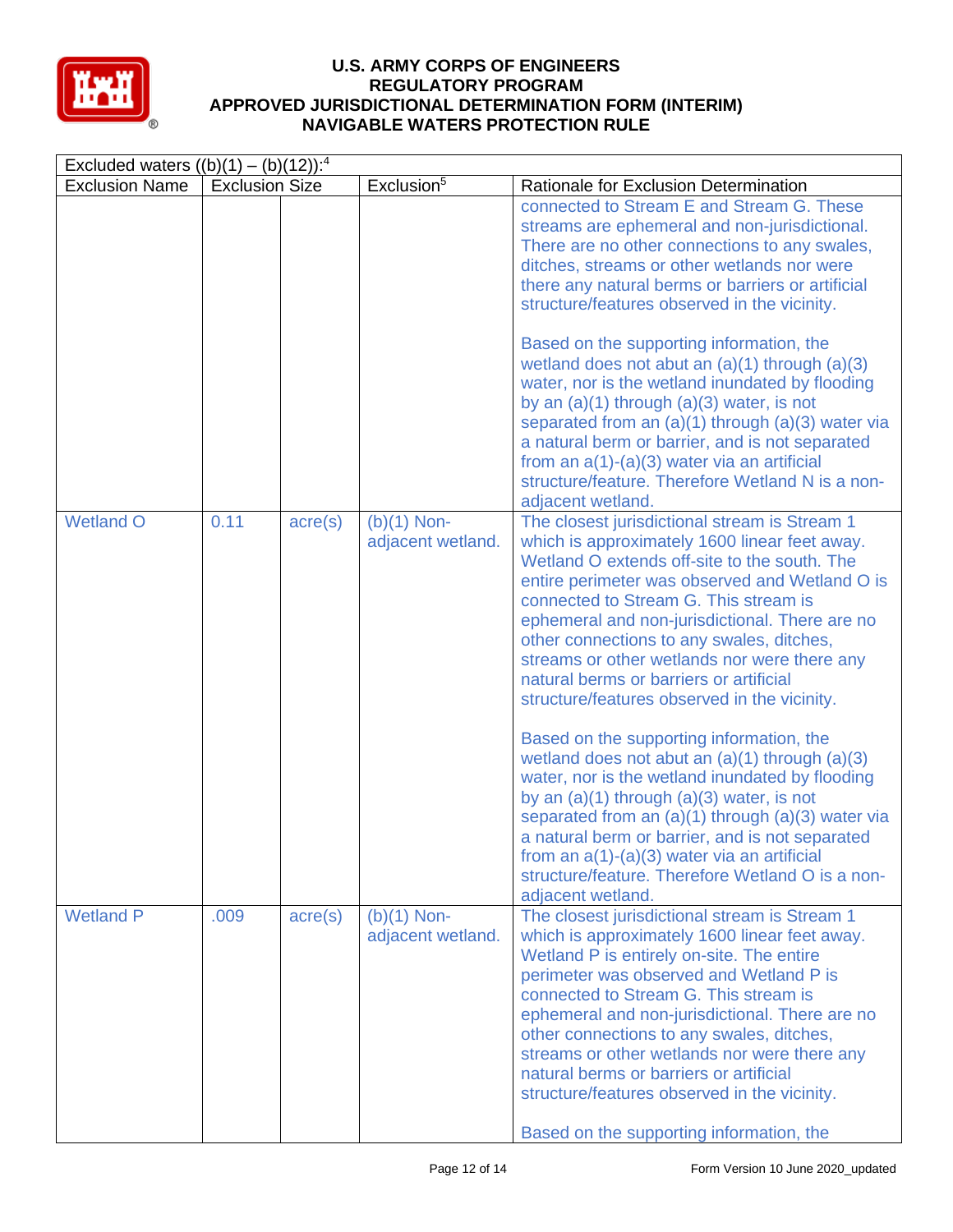

| Excluded waters $((b)(1) - (b)(12))$ : <sup>4</sup> |                       |                        |                                                                                                                                                                                                                                                                                                                                                                                              |  |  |  |
|-----------------------------------------------------|-----------------------|------------------------|----------------------------------------------------------------------------------------------------------------------------------------------------------------------------------------------------------------------------------------------------------------------------------------------------------------------------------------------------------------------------------------------|--|--|--|
| <b>Exclusion Name</b>                               | <b>Exclusion Size</b> | Exclusion <sup>5</sup> | Rationale for Exclusion Determination                                                                                                                                                                                                                                                                                                                                                        |  |  |  |
|                                                     |                       |                        | wetland does not abut an $(a)(1)$ through $(a)(3)$<br>water, nor is the wetland inundated by flooding<br>by an $(a)(1)$ through $(a)(3)$ water, is not<br>separated from an $(a)(1)$ through $(a)(3)$ water via<br>a natural berm or barrier, and is not separated<br>from an $a(1)-(a)(3)$ water via an artificial<br>structure/feature. Therefore Wetland P is a non-<br>adjacent wetland. |  |  |  |
| N/A                                                 | $N/A$ .<br>N/A        | $N/A$ .                | N/A                                                                                                                                                                                                                                                                                                                                                                                          |  |  |  |

# **III. SUPPORTING INFORMATION**

- **A. Select/enter all resources** that were used to aid in this determination and attach data/maps to this document and/or references/citations in the administrative record, as appropriate.
	- $\boxtimes$  Information submitted by, or on behalf of, the applicant/consultant: Wetland and Watercourse

Delineation Report (BL Companies, 1/15/2020)

This information is sufficient for purposes of this AJD. Rationale: N/A

- $\Box$  Data sheets prepared by the Corps: Title(s) and/or date(s).
- ☒ Photographs: Aerial: Wetland and Watercourse Delineation Report (BL Companies, 1/15/2020), Google Earth aerial photographs (4/20/1994, 12/31/1999, 2/28/2006, 4/6/2012), HistoricAerials.com (1970, 1952), ORM2 map with NWI layer (no date), CONNECTExplorer (4/2/2018)
- $\boxtimes$  Corps site visit(s) conducted on: 8/25/2020
- $\Box$  Previous Jurisdictional Determinations (AJDs or PJDs): ORM Number(s) and date(s).
- ☒ Antecedent Precipitation Tool: *provide detailed discussion in Section III.B*.
- ☒ USDA NRCS Soil Survey: Web Soil Survey (accessed on 11/24/2020), Soil Survey of Lake County (issued June 1991)
- ☒ USFWS NWI maps: ORM2 (undated)
- ☒ USGS topographic maps: HistoricAerials.com (2016, 1997, 1981, 1962, 1948

# **Other data sources used to aid in this determination:**

| Data Source (select)              | Name and/or date and other relevant information                                               |  |  |  |
|-----------------------------------|-----------------------------------------------------------------------------------------------|--|--|--|
| <b>USGS Sources</b>               | N/A.                                                                                          |  |  |  |
| <b>USDA Sources</b>               | $N/A$ .                                                                                       |  |  |  |
| <b>NOAA Sources</b>               | $N/A$ .                                                                                       |  |  |  |
| <b>USACE Sources</b>              | $N/A$ .                                                                                       |  |  |  |
| <b>State/Local/Tribal Sources</b> | $N/A$ .                                                                                       |  |  |  |
| Other information (specify)       | Historicmapworks.com, Concord Township, Little Mountain (1898, 1915, 192x,<br>1930) plat maps |  |  |  |

# **B. Typical year assessment(s):**

The Antecedent Precipitation Tool (APT) pulls precipitation data from NOAA's Daily Global Historical Climatology Network. The APT evaluates normal precipitation conditions based on the three 30-day periods preceding the observation date. For each period, a weighted condition value is assigned by determining whether the 30-day